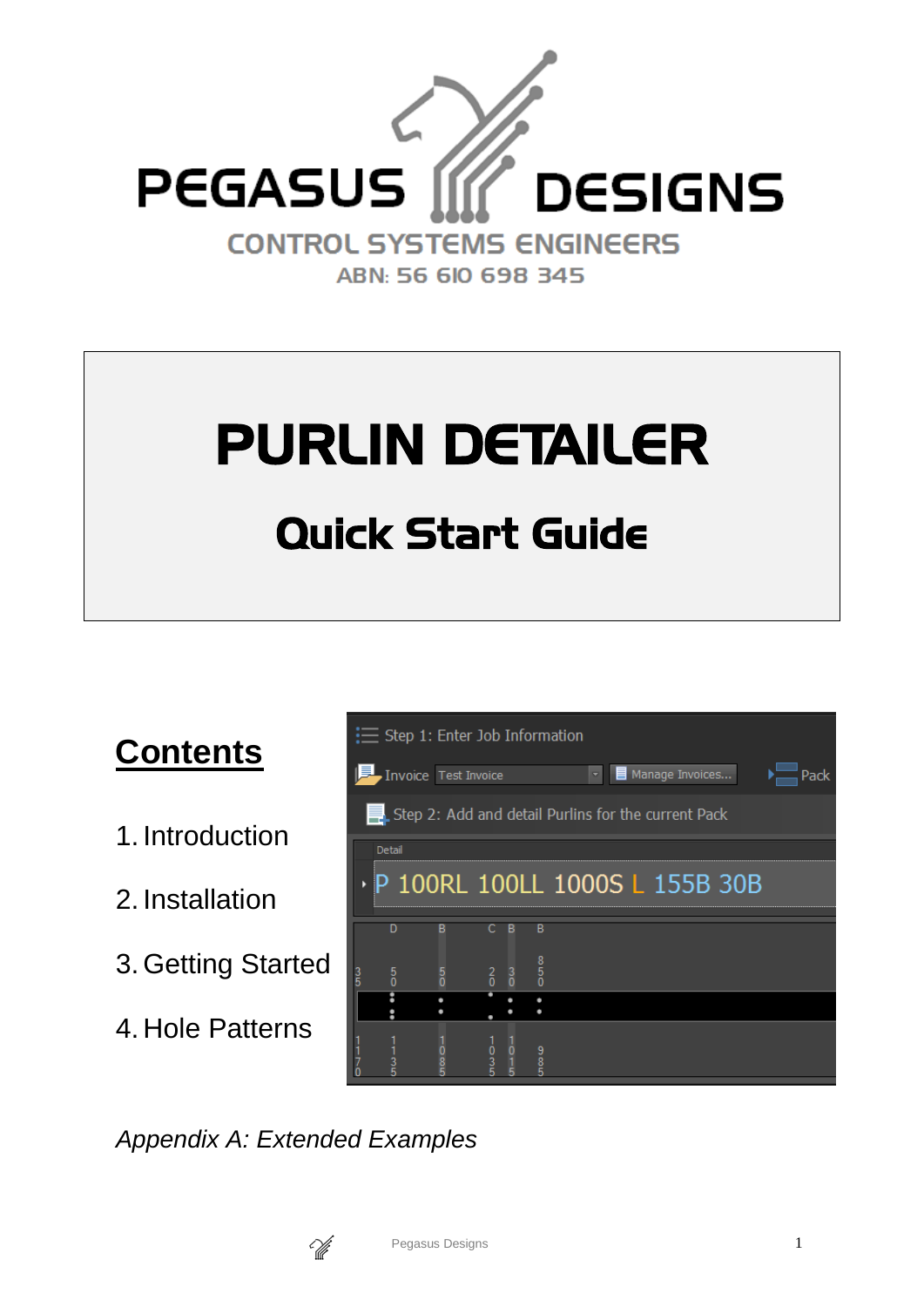## **1. Introduction**

This program is designed to provide an efficient means of detailing purlins according to the customer's invoice data. The purlins are further arranged into packs and feed material properties to allow the mill to enforce production requirements. Each invoice is structured in the following way:

Details of the Invoice:

- Invoice Number
- Customer Name
- Destination
- Date Required

Packs of purlins grouped by Feed

- Reference Code
- Profile Code
- Gauge Thickness
- Strip Width
- Feed Description (Optional)
- Surface Finish/Treatment (Optional)
- Material Colour (Optional)
- Weight per metre (Optional)

List of Detailed Purlins each containing:

- Mark Number/ String
- Purlin Hole Pattern
- Quantity
- Standard Comment
- Custom Comment
- 
- 

- Length (Calculated) - Weight (Calculated)

10/176 Redland Bay Road Capalaba Qld 4157 AUSTRALIA Ph: +61 7 3823 3323 Fax: +61 7 3823 4344 e-mail: info@pegasusdesigns.com.au

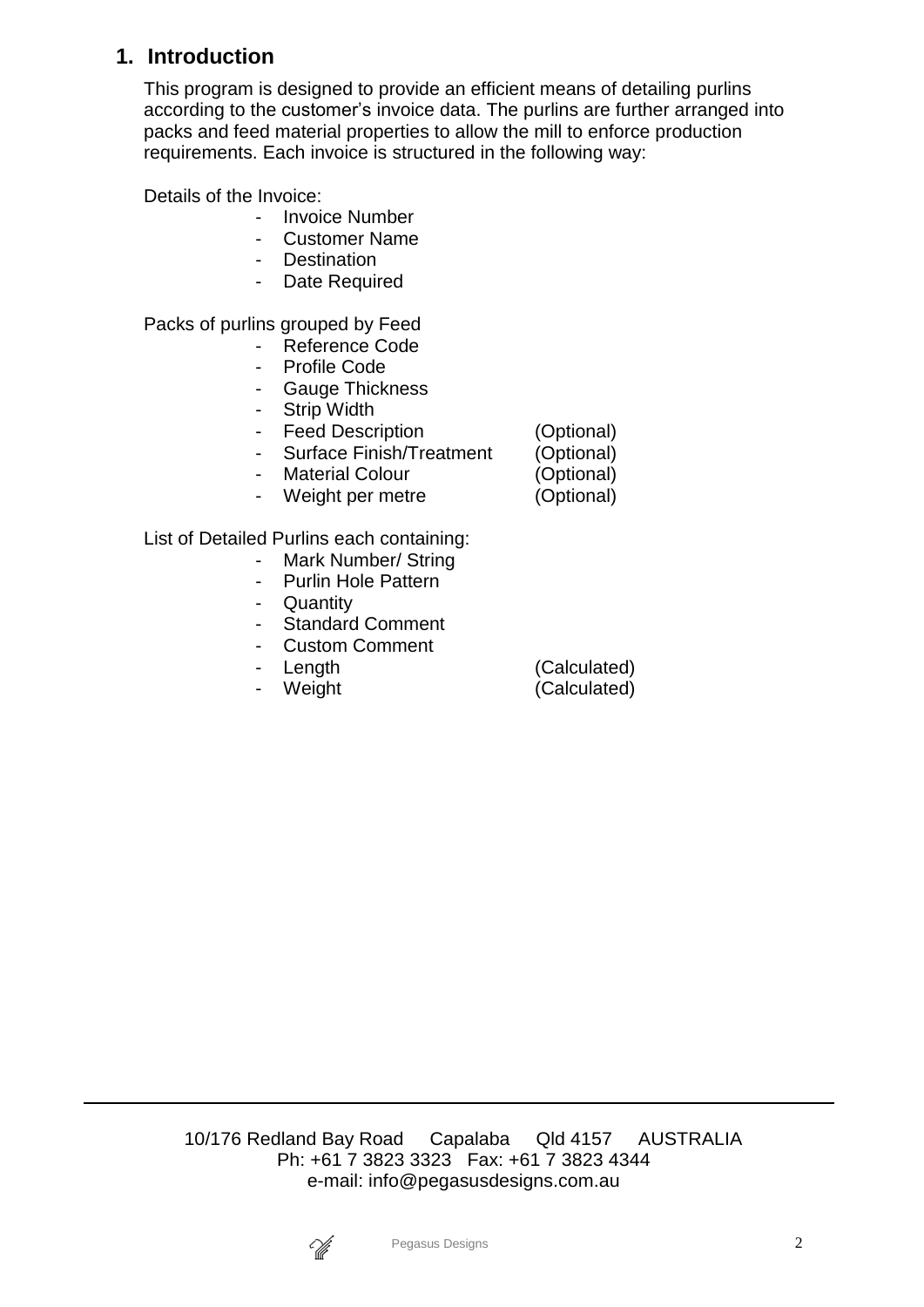## **2. Installation Options**

1. Local Database Storage (Default)

This option allows individual users to configure and maintain their own list of production invoices, packs and feeds with a single sign-in.

| User Name: | purlindetailer |
|------------|----------------|
| Password:  | purlin2016     |

2. Network Database Storage (On Request)

This option is available on request and will allow each user to access a central dataset of invoices, packs and feeds for shared access to the detailing workflow. Each user is provided a separate login under a role based security system to allow both office and production staff to access the data. An administrator account is provided in this case to configure and manage user accounts.

## **3. Getting Started**

#### **Step 1**

The first step which has to be performed before detailing individual purlins is to enter the job information in the following sections:

- A. Invoice
- B. Pack
- C. Feed

| $\equiv$ Step 1: Enter Job Information |                 |                                                                                          |  |  |              |
|----------------------------------------|-----------------|------------------------------------------------------------------------------------------|--|--|--------------|
| Invoice Test Invoice                   | Manage Invoices | Pack Pack 1 (has 25 Purlins) <b>C G</b> Start New <b>R</b> <sub>N</sub> Pack Feed C10010 |  |  | Manage Feeds |

Invoice entries and feed material definitions will need to be created as needed.

#### **Step 2**

The second step allows the purlins to be detailed according to a hole punch pattern letter coding system which is described in the next section



#### **Step 3**

The third step displays a summary of the current job information and detailed purlins. The Export to CSV function creates a structured machine file in the local directory which can be used to produce the job on the mill.

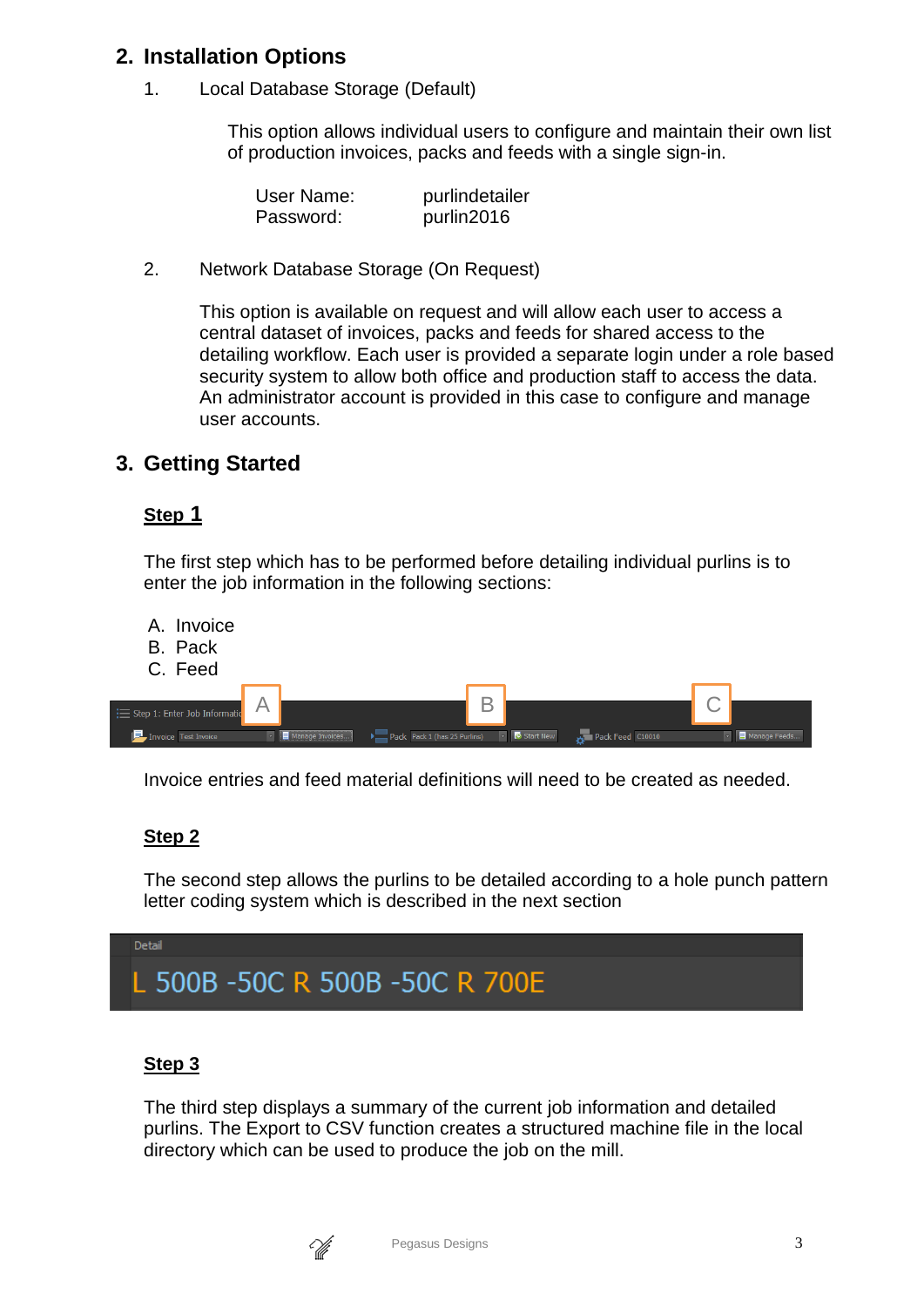## **4. Hole Patterns**

A Purlin is created by specifying a description consisting of hole types with corresponding length specifications. The hole types which are available are A, B, C, D. Then length specification for each hole determines the position of the hole along the length of the Purlin. These lengths can be specified from particular reference points on the Purlin as explained in detail below.



**FIG 1 HOLE PUNCH PATTERNS (BHP SYSTEM)**

The hole patterns shown are those used by the standard BHP System, which is commonly used in the industry. It is important to note however that the system for detailing in the office and the controller in the factory are absolutely oblivious to what punch patterns are actually installed in the punch die sets. For example, the 'D' punch could be fitted with an oval service hole, instead of a centreline hole.

For a complete list of the available letter codes see the mapping tables contained the settings section of the program. Extended examples are also provided in the appendix section as a practical guide.

The types of references which are available are 'L' – Left End or 'R' – Right End DYNAMIC reference markers. If neither of these references has been invoked, the default reference will be the last hole that was specified. Somewhere within the description of the Purlin the overall length must be specified. This is done by either specifying a length from a particular end or but consecutively specifying each hole position then terminating the detailing with an 'E' to designate the location of the end of the Purlin.

Failure to specify the end of a Purlin will result in an incomplete description of the Purlin. The only exception to this is when certain interior and end bay Purlin are created using the LL and RL commands in conjunction with the S – Span command.

In all cases, the end of the Purlin must only be specified once.

The first specification given to the structure is the inclusion of Standard End holes. If 'P' is specified then Standard End holes will be inserted 35mm for either end, otherwise these holes will be excluded.

The next specification is the first reference point e.g. R or L. If interior or end bay Purlins commands are to be used, then R or L should not be specified.

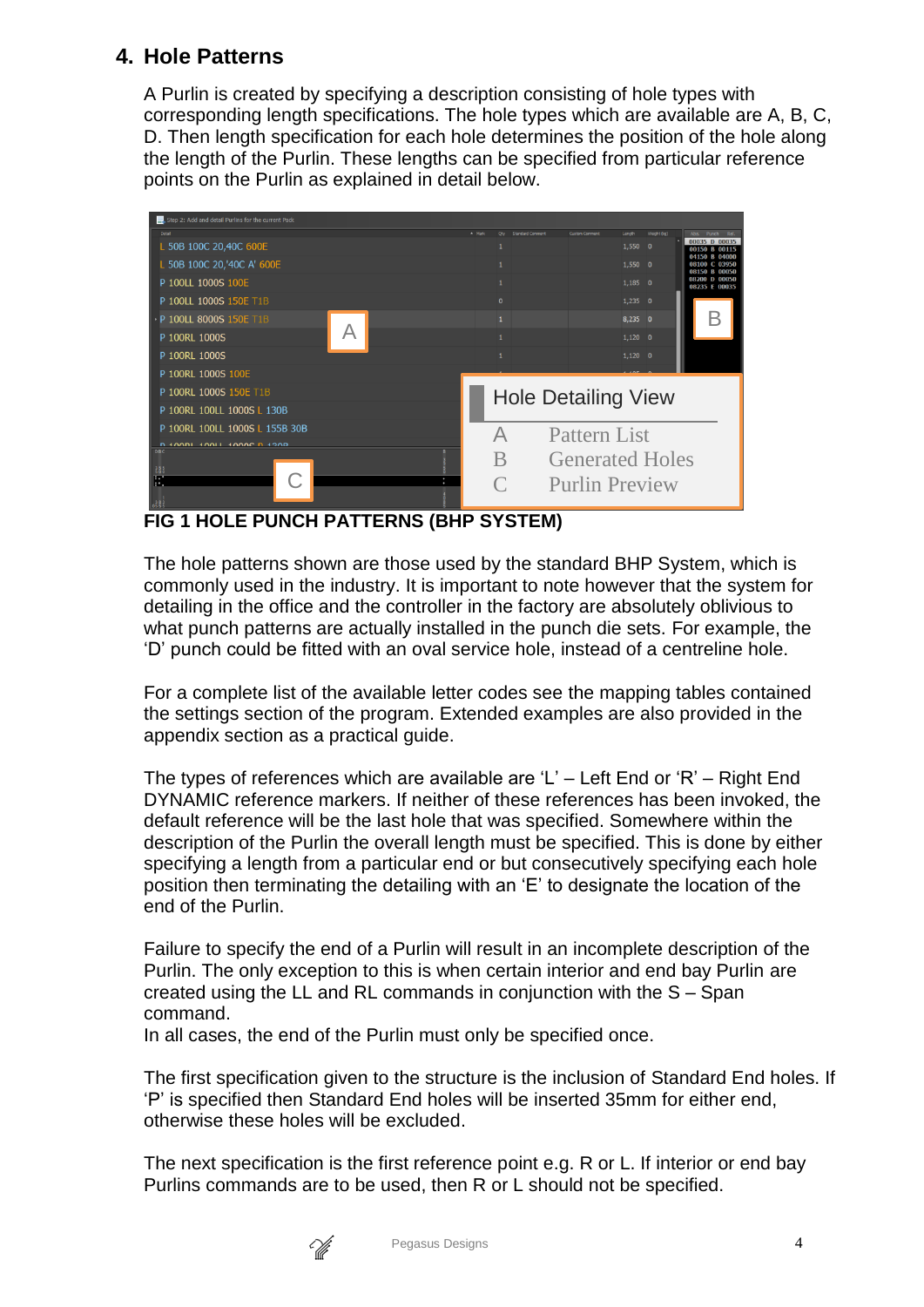FIGS 2a and 2b show a basic example of a Purlin description with the inclusion and exclusion of Standard End holes.



**FIG 2a Purlin Pattern - PL2035B1000B300B5000B5035E**

|                          | В<br>∍<br>5 | <b>BB</b><br>$\begin{matrix} 0 & 3 \\ 0 & 0 \\ 0 & 0 \end{matrix}$ | B |  |
|--------------------------|-------------|--------------------------------------------------------------------|---|--|
| $\overline{\phantom{a}}$ |             | $\bullet$<br>$\bullet$                                             |   |  |
| L<br>0                   | o<br>כ      | 33<br>33<br>55<br>55                                               |   |  |

**FIG 2b Purlin Pattern - L2035B1000B300B5000B5035E**

If necessary, the hole distances can be specified using the "ONBOARD" calculator. The calculator has the following set of commands available:

- *1.* Add Lengths: + , e.g. 4567+3456
- *2.* Subtract Lengths: , e.g. 3456-2456

NOTE: The total length of the Purlin must not exceed 99000mm. The type of example which might involve the use of the "ONBOARD" calculator is illustrated in FIG 3.



**FIG 3 Purlin Pattern - L350+150B-50CR350+150B-50CR700E**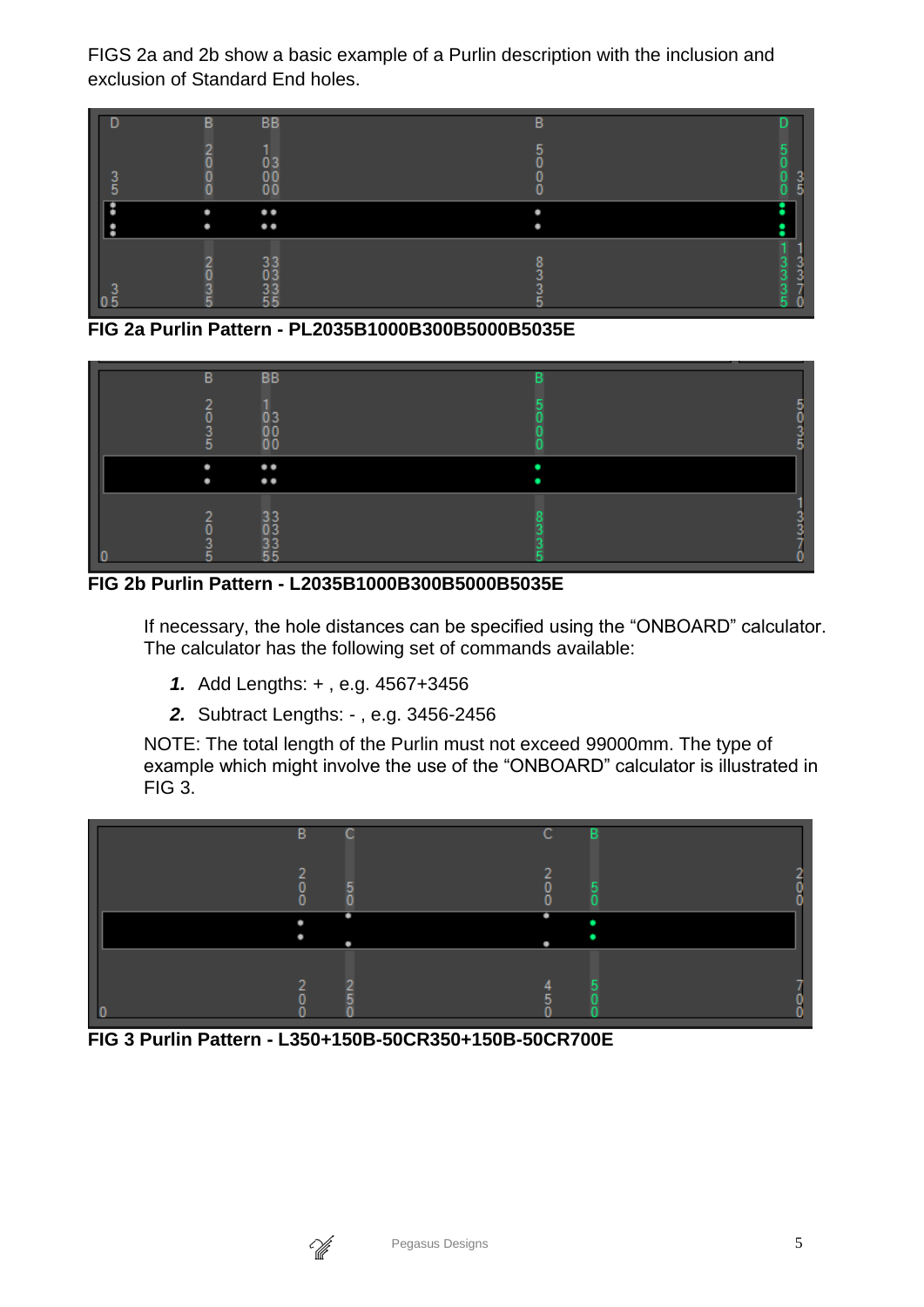Extended Command List

- 1.  $L LEFT$   $END:$
- Sets the reference position to the left end of the purlin
- 2. R RIGHT END:
- 3. Sets the reference position to the right end of the purlin
- 4. RL RIGHT LAP: Generates the right lap hole configuration
- 5. LL LEFT LAP: Generates the left lap hole configuration
- $6. S SPAN:$ Gets the span length
- 7. OL OFFSET LEFT SPAN REFERENCE: Enables the user to pivot from the left span position
- 8. OR OFFSET RIGHT SPAN REFERENCE: Enables the user to pivot from the right span position 9. T – TOTAL BRIDGING COMMAND:
- Places a user specified number of holes to be placed at equal distances between the right and left span references.

## END BAY PURLIN (LEFT SIDE)



#### **FIG 4 Purlin Pattern - P100LL1000S**

## END BAY PURLIN (RIGHT SIDE)



#### **FIG 5 Purlin Pattern - P100RL1000S**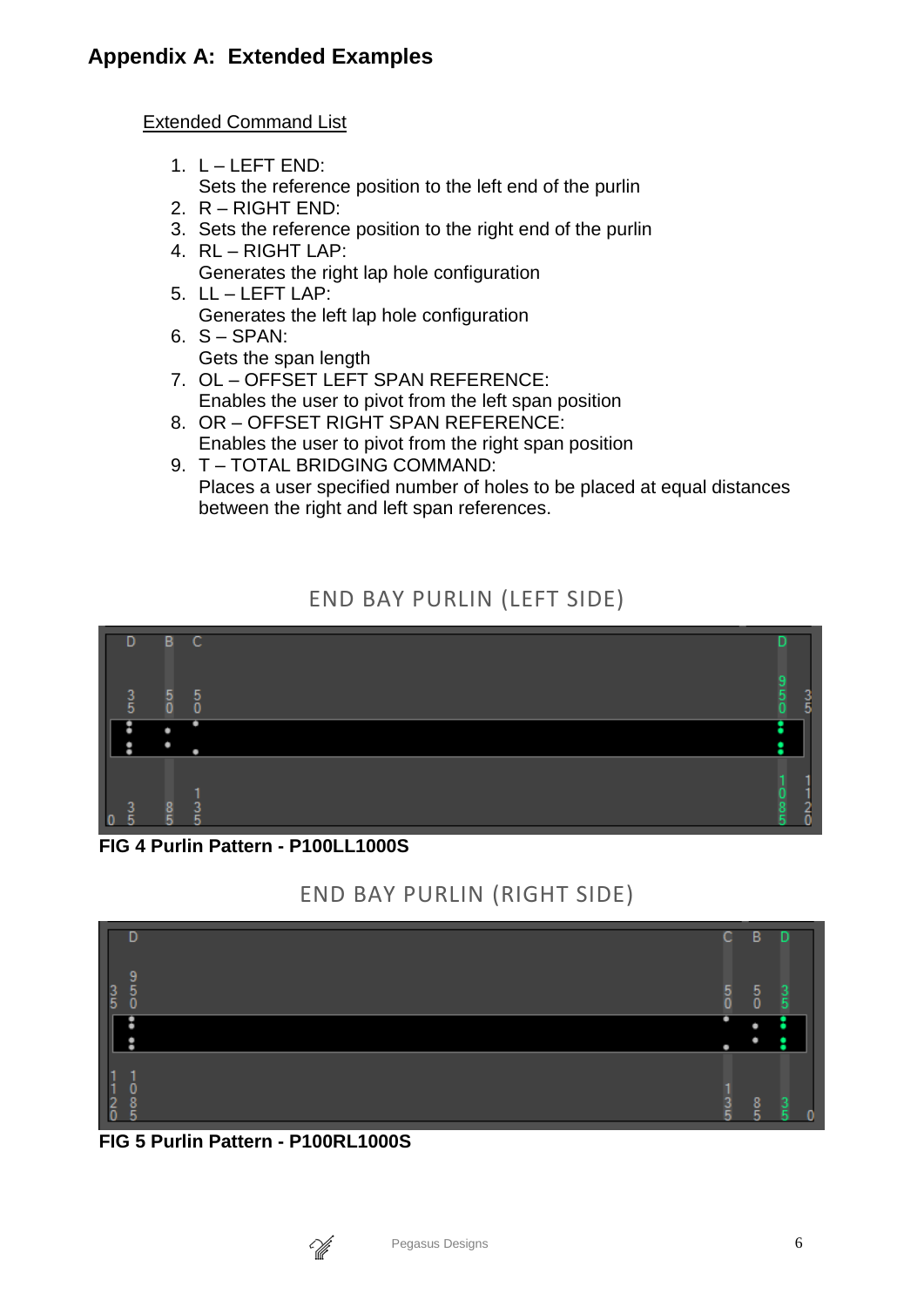# END BAY PURLIN WITH OVERHANG (LEFT SIDE)



#### **FIG 6 Purlin Pattern - P100LL1000S100E**

# END BAY PURLIN WITH OVERHANG (RIGHT SIDE)



**FIG 7 Purlin Pattern - P100RL1000S100E**

## REFERENCING FROM RIGHT END



#### **FIG 8 Purlin Pattern - P100RL100LL1000SR155B30B**

## REFERENCING FROM LEFT END

|                                                  | D             | в             | C                  | B <sub>B</sub>           |             | С             | в                                    | D             |
|--------------------------------------------------|---------------|---------------|--------------------|--------------------------|-------------|---------------|--------------------------------------|---------------|
| $\frac{3}{5}$                                    | $\frac{5}{0}$ | $\frac{5}{0}$ | $_{0}^{2}$         | $\frac{3}{0}$            | 8<br>5<br>0 | $\frac{5}{0}$ | $\begin{matrix} 5 \\ 0 \end{matrix}$ | $\frac{3}{5}$ |
|                                                  | ፡             | ۰             | ۰                  | ۰<br>۰                   |             | ۰             | ۰                                    |               |
|                                                  | ፡             | ٠             | ٠                  | ۰<br>٠                   |             | ٠             | ۰                                    |               |
| $\begin{bmatrix} 1 \\ 1 \\ 7 \\ 0 \end{bmatrix}$ | $\frac{3}{5}$ | ooo           | 0<br>$\frac{3}{5}$ | п<br>Ö<br>$\overline{1}$ | g<br>5      | $\frac{3}{5}$ | $\frac{8}{5}$                        | $\frac{3}{5}$ |

#### **FIG 9 Purlin Pattern - P100RL100LL1000SL155B30B**

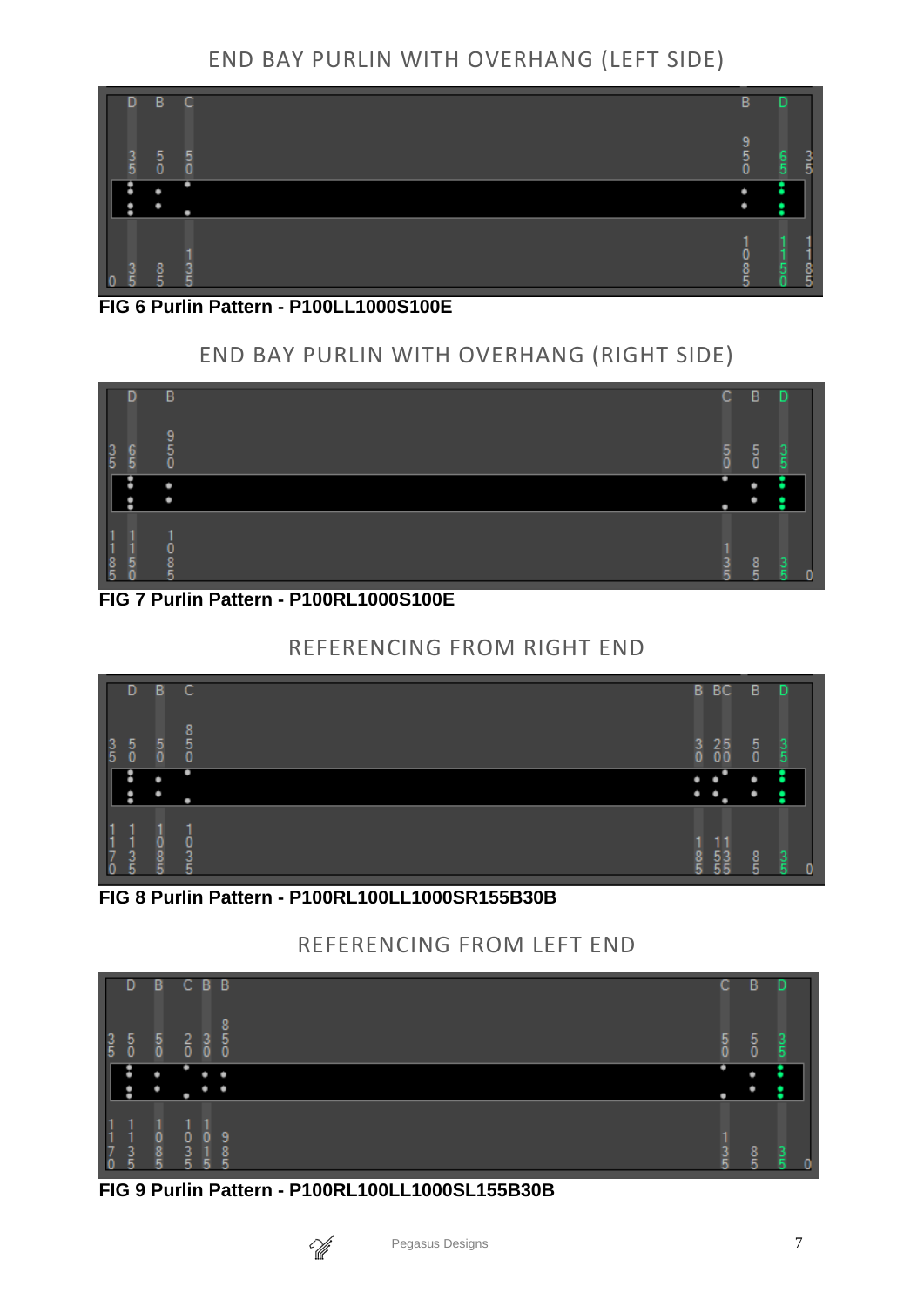## REFERENCING FROM RIGHT SPAN



#### **FIG 10 Purlin Pattern - P100RL100LL1000SR130B**

# REFERENCING FROM LEFT SPAN



## **FIG 11 Purlin Pattern - P100RL100LL1000SL130B**

## INTERIOR BAY WITH 1 BRIDGING HOLE



#### **FIG 12 Purlin Pattern - P100RL100LL1000ST1B**

# INTERIOR BAY WITH 2 BRIDGING HOLES

|                                           | D.            | B             | C                  | в | в           | C.            | B<br>D                         |
|-------------------------------------------|---------------|---------------|--------------------|---|-------------|---------------|--------------------------------|
| $\frac{3}{5}$                             | $\frac{5}{0}$ | $\frac{5}{0}$ | ാ<br>$\frac{8}{3}$ |   | o<br>8<br>3 | $\frac{5}{0}$ | $^5_{\rm 0}$<br>$\frac{3}{5}$  |
|                                           |               |               | п                  |   |             |               |                                |
|                                           | ፡             |               |                    |   |             |               |                                |
|                                           |               |               |                    |   |             |               |                                |
| $\begin{matrix} 1 \\ 7 \\ 0 \end{matrix}$ |               | $rac{0}{5}$   |                    |   |             |               |                                |
|                                           | $\frac{3}{5}$ |               | 0<br>5             |   |             | <u>ვ</u>      | $\frac{8}{5}$<br>$\frac{3}{5}$ |

#### **FIG 13 Purlin Pattern - P100RL100LL1000ST2B**